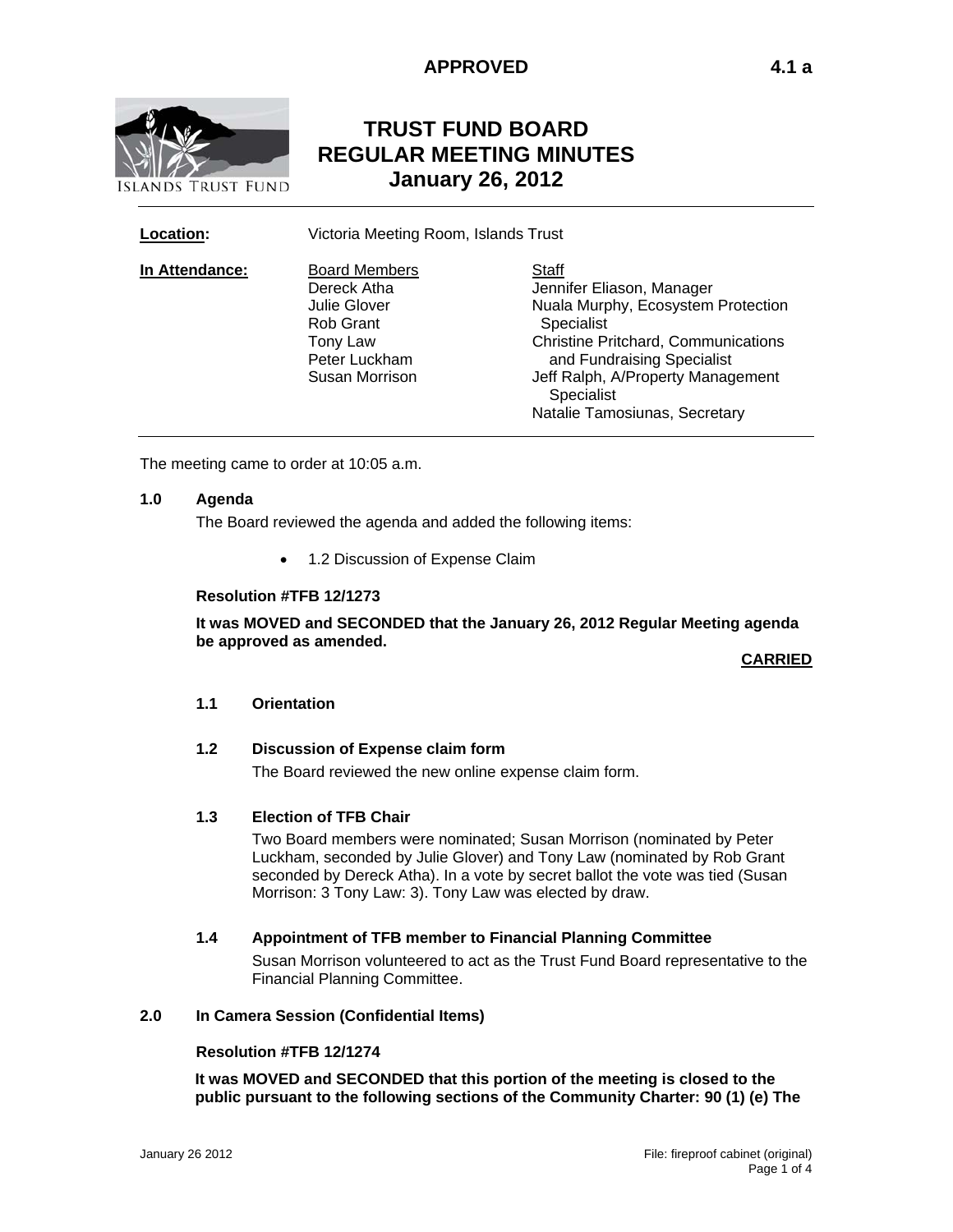**acquisition, disposition or expropriation of land or improvements, if the council considers that disclosure could reasonably be expected to harm the interests of the municipality and (k) negotiations and related discussions respecting the proposed provision of a municipal service that are at their preliminary stages and that, in the view of the council could reasonably be expected to harm the interests of the municipality if they were held in public and that staff be invited to remain in the meeting.**

# **CARRIED**

The regular meeting reconvened at 11:45 am**.** 

# **3.0 Rise and Report**

There were no items to rise and report

# **4.0 Items for Approval**

# **4.1 A. Minutes of Previous Meeting**

# **November 24, 2011**

The Board reviewed the draft minutes and made the following grammatical corrections:

- o Item 3.0 September 19, 2011 ...that it is unable to to proceed with...
- o Resolution TFB 11/1270 It was MOVED and SECONDED that the…
- o Resolution TFB 11/1271 that the Trust Fund Board that the Board...

# **Resolution # TFB 12/1275**

**It was MOVED and SECONDED that the minutes of the September 19, 2011 meeting be adopted as amended.** 

### **CARRIED**

# **4.2 Approval of 2012 Trust Fund Board meeting schedule**

The Board reviewed the proposed 2012 meeting schedule and made revisions.

### **Resolution # TFB 12/1276**

**It was MOVED and SECONDED that the Board approve the 2012 Board meeting schedule as amended.** 

# **CARRIED**

# **4.3 Follow up action List**

The Board reviewed the Follow Up Action List for information.

# **4.4 RFD – NAPTEP Application –Nowak/Reher**

The Board reviewed the Nowak/Reher NAPTEP application.

# **Resolution # TFB 12/1277**

**It was MOVED and SECONDED that the Trust Fund Board approve Andreas Nowak and Mary Reher's proposal to covenant a portion of the land described as "Lot 38, Section 7, Pender Island, Cowichan District, Plan 32261, Except Part in Plan 35333" PID 001-081-110, through the Natural Area Protection Tax Exemption Program (NAPTEP).** 

### **CARRIED**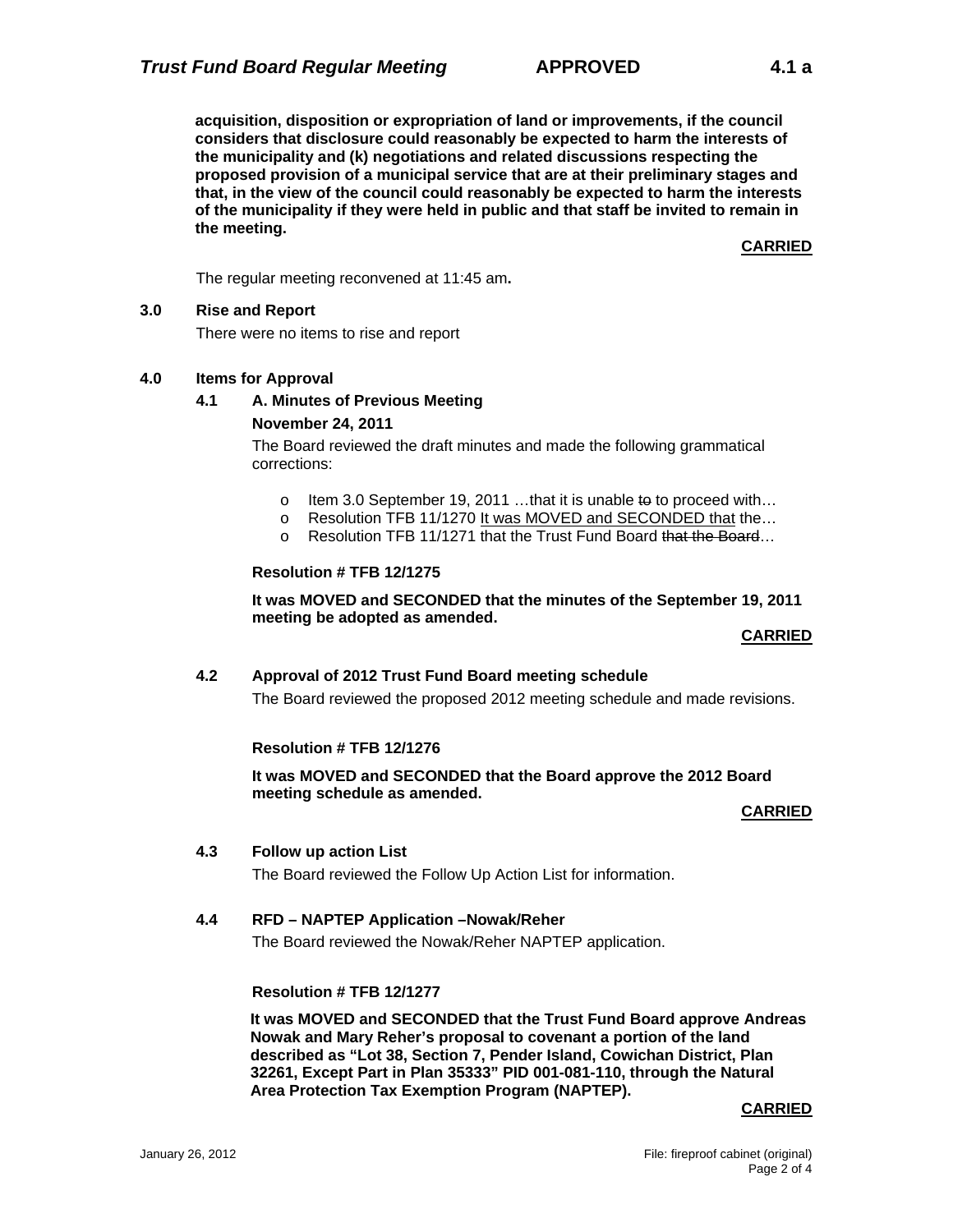# **4.5 RFD – Elder Cedar Nature Reserve Covenant**

The Board reviewed the Elder Cedar Nature Reserve covenant and briefly discussed the functions and timelines of the covenant and the management plan.

# **Resolution # TFB 12/1278**

**It was MOVED and SECONDED That the Trust Fund Board authorizes the Chair to sign the covenant, as attached, for the Elder Cedar Nature Reserve, Gabriola Island (PID 026-664-453 Block A, Section 16, Nanaimo Land District, Gabriola Island).** 

**CARRIED** 

### **4.6 RFD – Fairy Fen Nature Reserve Management Agreement**

The Board reviewed the Fairy Fen Nature Reserve Management Agreement and the A/Property Management Specialist noted the following changes to the document:

- Addition of email addresses in contact information
- 3 (a) monitoring and removal

### **Resolution # TFB 12/1279**

**It was MOVED and SECONDED That the Trust Fund Board authorize the Chair to sign the Management Agreement with the Bowen Island Conservancy, dated January 26, 2012, for the Fairy Fen Nature Reserve, Bowen Island.** 

### **CARRIED**

### **5.0 Items for Discussion/Direction**

# **5.1 Public Acquisitions, Covenants and Dispositions Update** The Board reviewed the public acquisitions, covenants and dispositions report for information.

# **5.2 Communications and Fundraising report**

The Board reviewed the Communications and Fundraising report for information.

### **5.3 Property Management Update**

The Board reviewed the Property Management update for information and briefly discussed the need for more information about obtaining subsurface rights for Board held properties.

### **5.4 2011-2012 Budget Report**

The Board reviewed the budget report for information.

Chair Law asked the Board to think about training that may help the Board function better.

# **Resolution #TFB 12/1280**

### **It was MOVED and SECONDED that the Trust Fund Board meeting adjourn at 2:42 pm.**

**CARRIED**